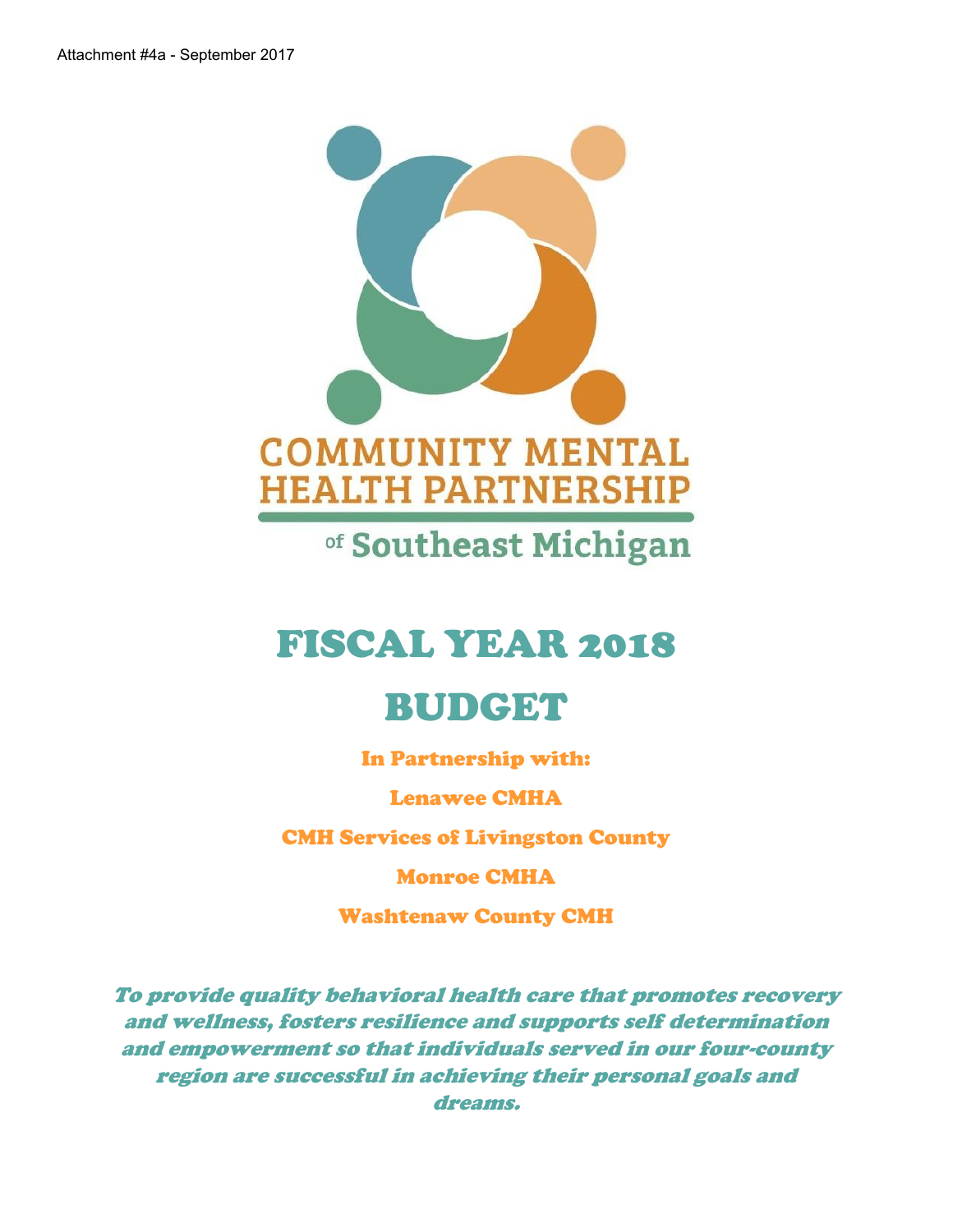

Mission, responsibilities and budget development approach

Community Mental Health Partnership of Southeast Michigan shall be responsible for the operation of the Concurrent 1915(b)/(c) Waiver, SUD Community Grant, the Healthy Michigan Plan, Autism Benefit under iSPA, and other public funding within its designated service area. The PIHP shall also be responsible for the development of the service delivery system and the establishment of sufficient administrative capabilities to carry out the requirements and obligations of the Specialty Services contract.

## **Community Mental Health Partnership of Southeast Michigan's areas of responsibility includes:**

Financial Management Service Delivery System Development Oversight Monitoring of the following delegated functions *Access Assurance Provider Network Services Quality Assessment/Performance Improvement Service and Utilization Management Customer Services* Regulatory Management – Corporate Compliance PA 500 and Application for Participation Requirements SUD Treatment and Prevention Services and special funding requirements Adherence to all Contract Attachments including SUD Policy Manual

### Revenue for FY2018

*State Plan/ B3 Medicaid Capitation (Mental Health and SUD services) Habilitation Supports Waiver Autism Benefit Healthy Michigan Plan SUD Community Grant Funds PA 2 Funds (governed by Oversight Policy Board)*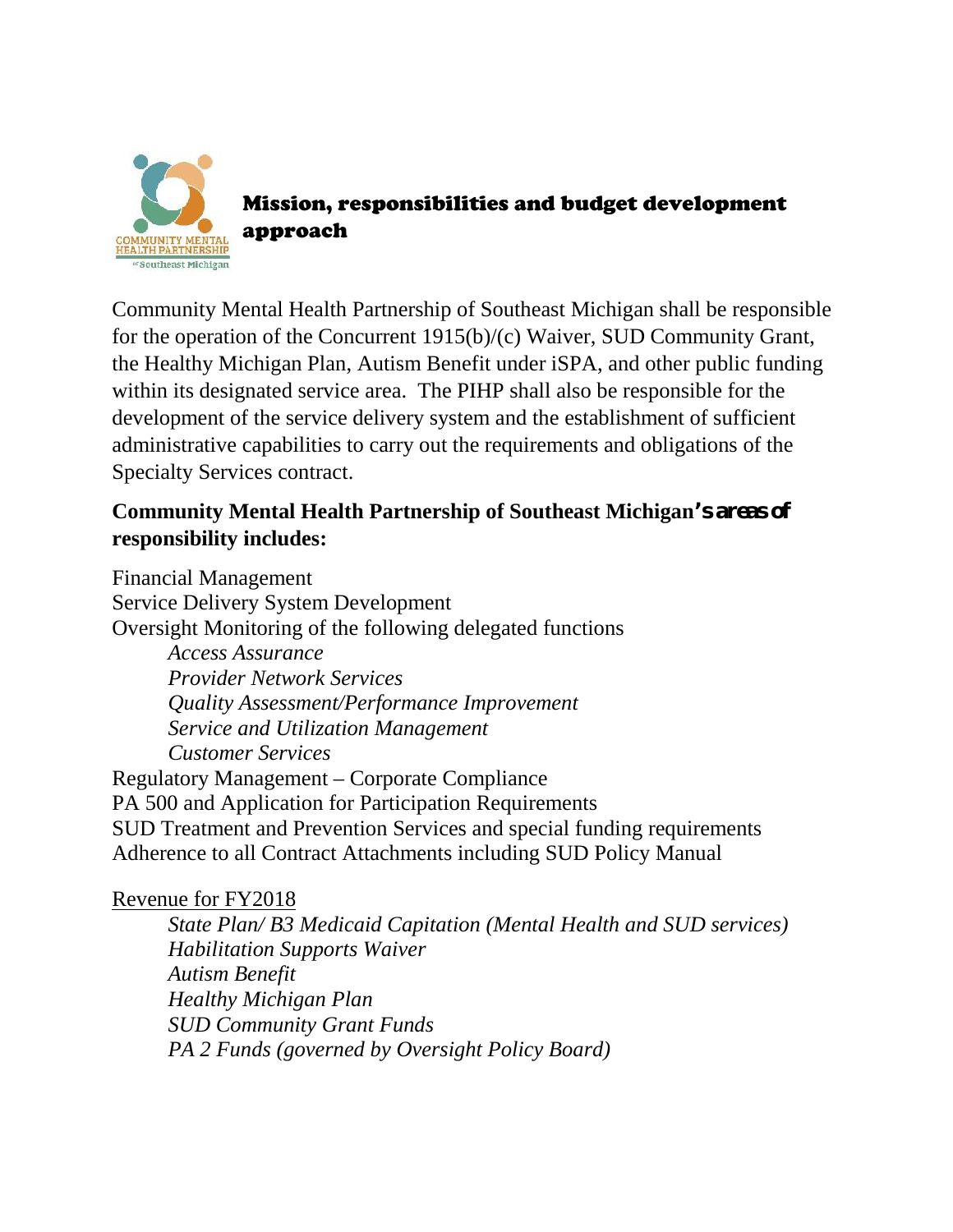

# **Fiscal Year 2018 Beginning Budget Objectives, Assumptions and Strategies**

Community Mental Health Partnership of Southeast Michigan is using the following objectives, assumptions and strategies to prepare the beginning FY18 budget. Budget amendments will be presented throughout the year, on a quarterly basis, to recognize any changes in assumptions or contractual obligations.

#### CMHPSM FY18 Budget Objectives:

- 1. Fiscal Year 2018 budget is being presented at the September 2017 Board of Directors meeting.
- 2. The proposed budget upholds the mission and vision of CMHPSM.
- 3. The fiscal year 2018 budget delivers a responsible balance of financial management, oversight monitoring, regulatory management, an accountable service delivery system, and an adherence to the contracts entered into with the Michigan Department of Health and Human Services (MDHHS).

#### CMHPSM FY18 Assumptions:

- 1. Rates released by MDHHS will be applied to Traditional Medicaid Eligibles and HMP Enrollees listings for the CMHPSM region.
- 2. CMHPSM trended those Traditional Medicaid Eligibles and HMP Enrollees from the most current listing to apply the rates.
- 3. Administrative expenditures include a tiered salary step model based on the existing Board approved salary ranges.
- 4. Proposed changes in the Medicaid 1115 waiver submitted to the Center for Medicare and Medicaid Services (CMS) by MDHHS will not be applied until final approval is received from CMS.

#### CMHPSM Strategies:

- 1. CMHPSM collaborated with CMHSP's to establish a consistent and reasonable methodology to balance the budget as a PIHP in whole.
- 2. CMHPSM coordinated with CMHSP's to review current year budgets and actual expenditures.
- 3. A shared decision model was utilized to complete the fiscal year 2018 budget to be presented to the board for approval.
- 4. Risk-Based Funding Model is applied to the FY18 projected funding for mental health using an actuarially sound model using the risk weights to establish the allocation proposed for partners.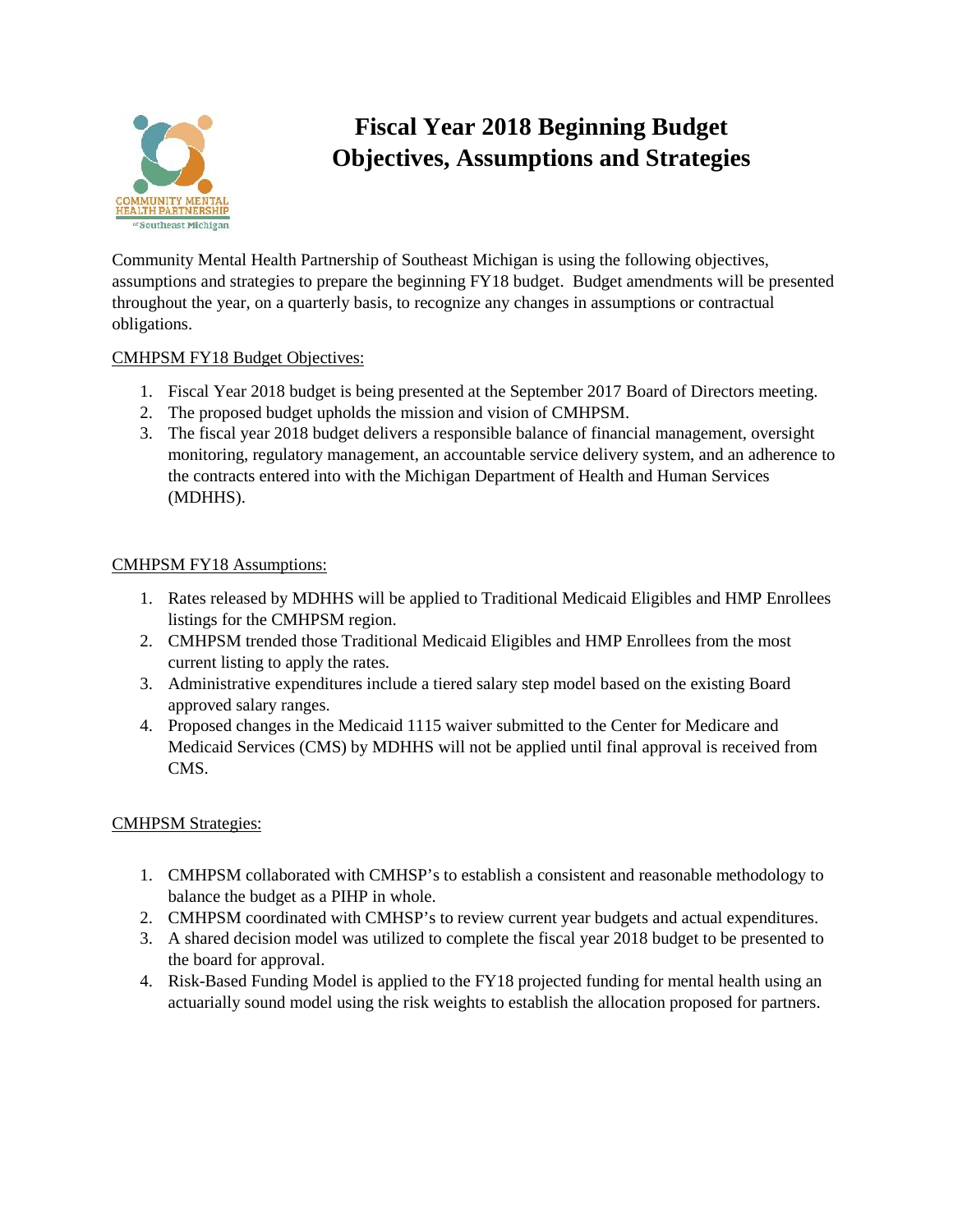### **Fiscal Year 2018 Budget Overview**

Total Revenues Projected for FY2016 for all fund sources:

#### \$163,852,762

Partnership Capitated Allocations for Medicaid and HMP:

| Lenawee CMHA                                   | \$17,359,056 |
|------------------------------------------------|--------------|
| CMH Services of Livingston County \$26,041,069 |              |
| Monroe CMHA                                    | \$27,899,912 |
| <b>Washtenaw County CMH</b>                    | \$69,394,457 |

Substance Use Disorder Prevention and Treatment (by County):

| Lenawee                                   | \$2,029,879 |
|-------------------------------------------|-------------|
| Livingston                                | \$2,604,448 |
| Monroe (managed by CMHPSM)                | \$2,379,806 |
| Washtenaw (managed by CMHPSM) \$7,546,966 |             |

Other Contractual Costs \$4,844,622

Hospital Rate Adjuster **HICA** Local Match

Administrative Costs \$ 3,752,547

Salary and Fringe **Contracts** Infrastructure (space and systems) **Training** Supplies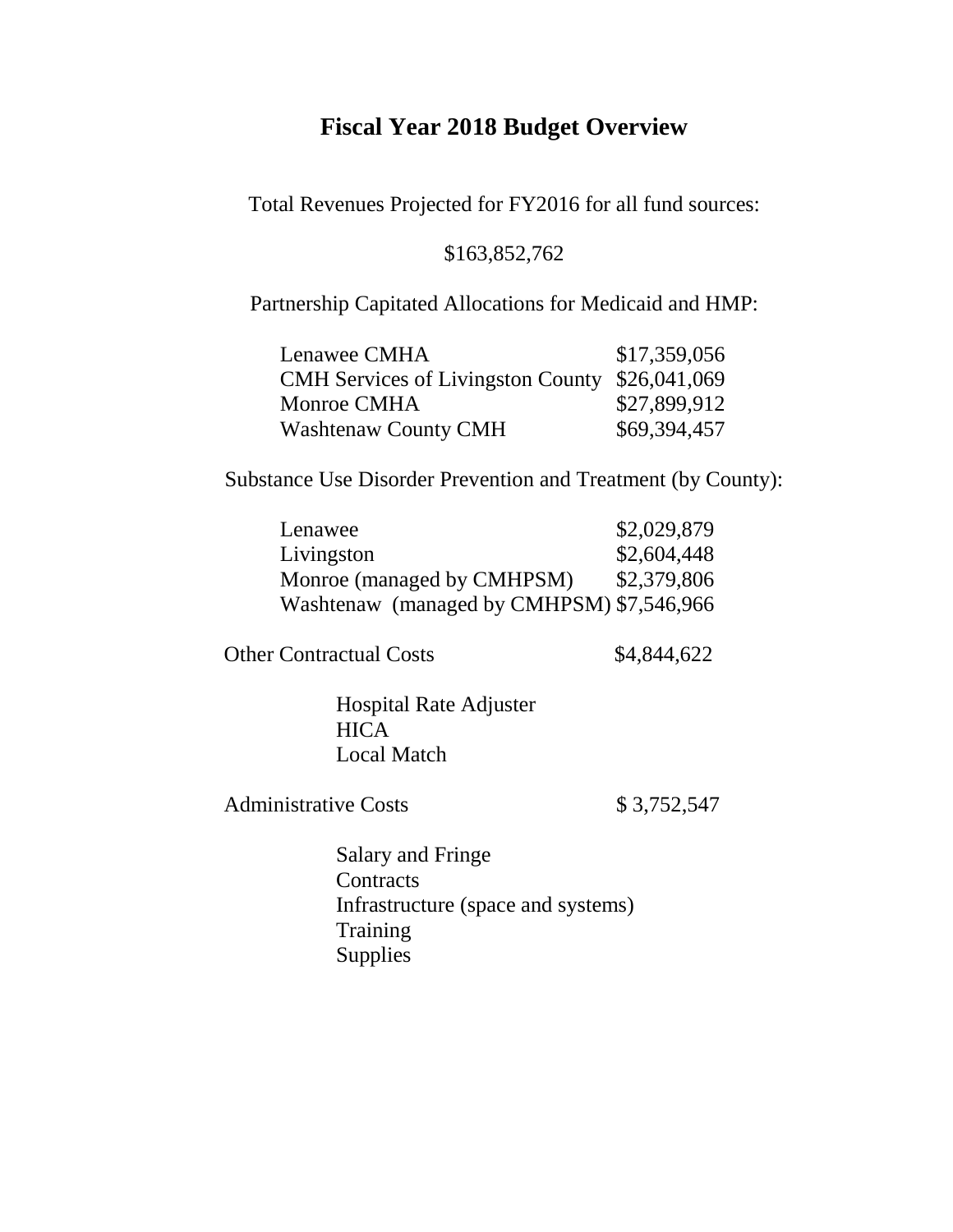#### **Community Mental Health Partnership of Southeast Michigan FY18 Preliminary Budget Amend**

|                                           | FY16              | Final FY17    | Preliminary   |                         |
|-------------------------------------------|-------------------|---------------|---------------|-------------------------|
|                                           | Final             | Amended       | <b>FY18</b>   | Increase                |
|                                           | Actual            | <b>Budget</b> | <b>Budget</b> | (Decrease)              |
| <b>Operating Revenue</b>                  |                   |               |               |                         |
| Medicaid Capitation                       | \$132,805,532     | \$128,341,084 | 125,988,782   | $(2,352,302)$ a         |
| Medicaid SUD Capitation                   | 1,667,188         | 1,302,779     | 2,119,183     | 816,404 a               |
| Medicaid Carryforward                     | 1,473,549         | 5,107,828     |               | $(5,107,828)$ b         |
| Healthy Michigan Plan                     | 7,248,999         | 9,467,330     | 8,852,092     | $(615,238)$ a           |
| Healthy Michigan Plan SUD                 | 3,177,753         | 3,189,530     | 4,243,420     | 1,053,890 a             |
| Healthy Michigan Carryforward             | 5,224,847         | 1,721,947     |               | $(1,721,947)$ b         |
| Autism                                    | 2,118,887         | 4,421,285     | 6,100,000     | 1,678,715<br>a          |
| <b>SUD Community Block Grant</b>          | 3,541,509         | 5,274,005     | 5,274,005     |                         |
| <b>Block Grants</b>                       | 34,569            | 363,942       | 386,626       | 22,684<br>$\mathbf{c}$  |
| SUD PA2 - Cobo Tax Revenue                | 867,307           | 1,819,704     | 1,826,092     | 6,388                   |
| <b>Reserved SUD PA2</b>                   |                   | 400,000       | 1,598,399     | 1,198,399               |
| Local Match                               | 1,577,780         | 1,577,780     | 1,577,780     |                         |
| <b>Health Home Revenue</b>                | 715,584           |               |               |                         |
| Other Revenue                             | 220,784           | 253,225       | 327,921       | 74,696 f                |
| Use of Risk Reserve                       |                   | 1,601,422     | 5,558,461     | 3,957,039 g             |
| <b>Total Revenue</b>                      | \$160,674,288     | \$164,841,861 | \$163,852,762 | (989, 099)              |
|                                           |                   |               |               |                         |
| <b>Funding For CMHSP Partners</b>         |                   |               |               |                         |
| Lenawee CMHSP                             | 15,546,651        | 16,777,106    | 17,359,056    | 581,950 h               |
| <b>Livingston CMHSP</b>                   | 24,291,053        | 25,828,009    | 26,041,069    | 213,060 h               |
| Monroe CMHSP                              | 26,412,726        | 28,932,113    | 27,899,912    | $(1,032,201)$ h         |
| Washtenaw CMHSP                           | 66,378,375        | 72,807,687    | 69,394,457    | $(3,413,230)$ h         |
| <b>Total Funding For CMHSP Partners</b>   | \$<br>132,628,805 | \$144,344,915 | \$140,694,494 | (3,650,421)             |
|                                           |                   |               |               |                         |
| <b>Funding For SUD Services</b>           |                   |               |               |                         |
| Lenawee County                            | 1,363,409         | \$1,501,705   | 2,029,879     | 528,174 i               |
| <b>Livingston County</b>                  | 1,302,020         | \$1,926,771   | 2,604,448     | 677,677 i               |
| Monroe County                             | 1,437,238         | \$1,760,581   | 2,379,806     | 619,225<br>$\mathbf{i}$ |
| Washtenaw County                          | 4,478,695         | \$5,583,247   | 7,546,966     | 1,963,719 i             |
| <b>Total Funding For SUD Services</b>     | \$<br>8,581,362   | \$10,772,304  | \$14,561,099  | 3,788,795               |
| <b>Other Contractual Obligations</b>      |                   |               |               |                         |
| Hospital Rate Adjuster                    | 2,168,850         | 2,207,816     | 2,207,816     |                         |
| USE and HICA Tax                          | 10,313,975        | 2,521,089     | 1,059,026     | $(1,462,063)$ j         |
| Local Match                               | 1,577,780         | 1,577,780     | 1,577,780     |                         |
| 10% Health Home Match Washtenaw           | 71,558            |               |               |                         |
| <b>Total Other Costs</b>                  | \$14,132,163      | \$6,306,685   | \$4,844,622   | (1,462,063)             |
| <b>CMHPSM Administrative Costs</b>        |                   |               |               |                         |
| Salary& Fringe                            |                   |               |               |                         |
| <b>Administrative Contracts</b>           | 1,632,294         | 1,802,998     | 2,137,588     | 334,590 k               |
|                                           | 913,451           | 1,398,669     | 1,398,669     |                         |
| <b>Board Expense</b>                      | 1,985             | 4,400         | 4,400         |                         |
| All Other Costs                           | 194,283           | 211,890       | 211,890       |                         |
| <b>Total Administrative Expense</b>       | \$2,742,013       | \$3,417,957   | \$3,752,547   | 334,590                 |
| <b>Risk Reserve Provision</b>             | \$2,581,623       |               |               |                         |
| <b>Total Expense</b>                      | \$160,665,966     | \$164,841,861 | \$163,852,762 | (989,099)               |
| <b>Revenues over (under) Expenditures</b> | \$8,323           | \$(0)         | \$(0)         | (0)                     |
|                                           |                   |               |               |                         |